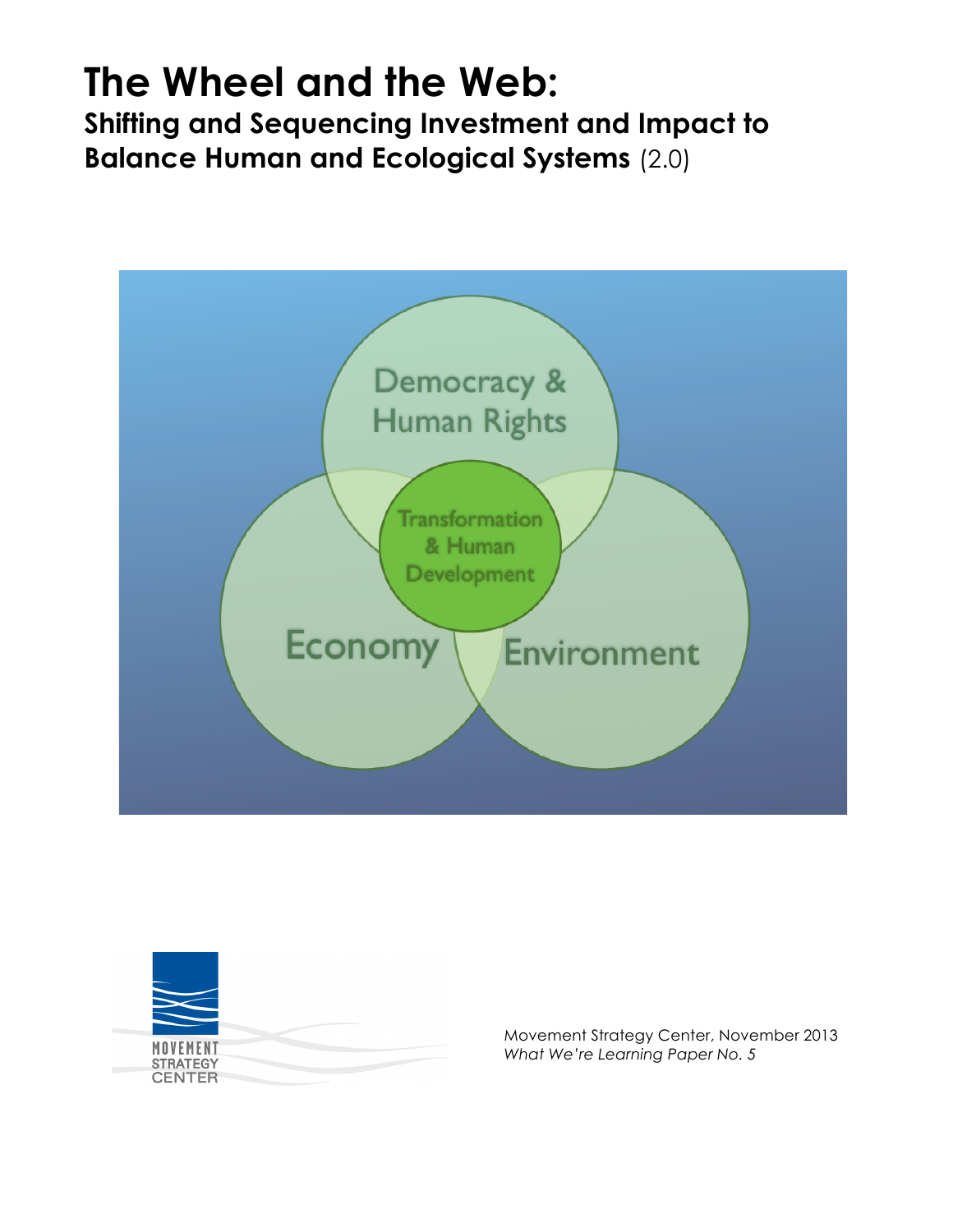# **The Wheel and the Web:**

**Shifting and Sequencing Investment and impact to Balance Human and Ecological Systems**

#### **The Problem: Our Current Crises**

Undeniably, we are living in an era at the intersection of the worst economic depression the world has ever experienced and an insurmountable ecological crisis that threatens our very existence. The mechanisms that create racial, religious, extreme inequality on the one hand are the same mechanisms that create the degradation of the planet on the other. And, as the mechanisms that create inequality grow more powerful, inequality itself is rapidly accelerating. We know that a strong public sector and State are needed to counterbalance these mechanisms and the elites that dominate it in order to create a regenerative economy and environment, securing, at the very least, our basic means to survive. However, we do not foresee an "Enlightenment Era" in which corporations will, of their own accord, come to the conclusion that they are part of the problem and that they could, in fact, serve the interests of the "all" over the interests of just a few. In our current system, there is no plausible way for actors outside the current economic model to really challenge or shape our economy and its impact on ecology; current efforts to address our crises and attempts to rework the economy and our environment are only dancing around the edges in a localized context.

In order to urgently address these complex and compounding disasters that threaten our long-term survival, we must bridge the gap between mitigation and adaptation strategies, and advance an integrated, holistic resilience frame to the ecological crisis<sup>1</sup>. While it seems obvious to some, what is most crucial at this moment is recognizing and including the social dimensions of resilience, integrating the needs of communities most impacted by societal inequities, the communities bearing the brunt of the confluence of the ecological and economic crises: low-income and people of color communities.

## **The Problem with the Problem**

!!!!!!!!!!!!!!!!!!!!!!!!!!!!!!!!!!!!!!!!!!!!!!!!!!!!!!!

Despite the extreme gravity of the current state of affairs, this problem is not new. For many years, activists, scholars, researchers and other actors have been discussing and attempting to address these issues. So, then as John Powell has framed it, why has it been so difficult to disrupt the engine of inequality? What different articulation do we have to offer?

If we take the perspective of three sectors attempting to address inequity and inequality-- the economy, the environment and our democracy<sup>2</sup>—they are viewed in silos, with each of the three "camps" tending to focus on their own set of issues:

• Individuals and groups looking at **economic transformation** are rightly focusing on job creation, living wages and factors involved in our current economic disaster such as the Global Financial Crisis, the Subprime Mortgage Crisis, growing economic inequality (especially in the U.S.), and the need for campaign finance reform. Environmental issues, however, while considered

<sup>&</sup>lt;sup>2</sup> In the broadest sense, we understand the sphere of **democracy and human rights** to be the area in which human identity and community is structured and defined, the realm of economy to be the forms of community and ways of life that have been developed and ecology to be the ecological systems (biosphere and bioregions) upon which human communities depend. For the whole systems to be in balance requires creating balance and equity within and between human communities, and generating or protecting forms of economy that are in balance with the ecosystems upon which they depend.



 $1$  Movement Generation is one organization working to address the intersection of economic and ecological crises from a resilience framework. They define adaptation as responding to climate impact as they are happening or as they are approaching. Mitigation is defined as preventing future detrimental climate impact.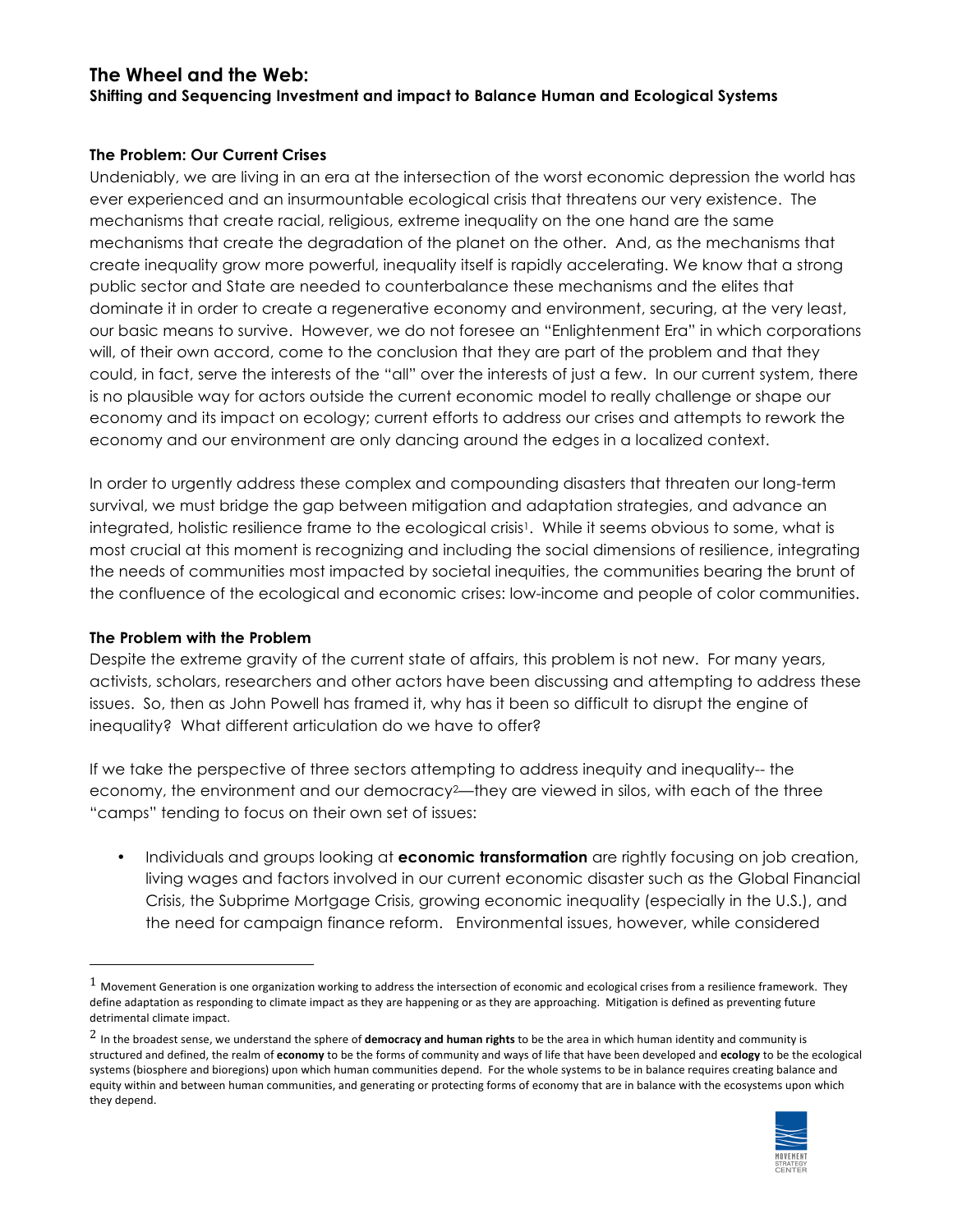important, are considered as more of a "side issue" rather than as central to transforming the economy.

- Those working on **environmental issues** and the climate crisis often do not consider that the transformation of the economy is central and critical to the success of their environmental work
- In the **Democracy** "camp," focusing on important issues related to expanding democracy such as voter suppression and immigration reform do not necessarily see how fighting for an expanded democracy is the ultimate fuel and solution to our economic and environmental problems.

We have experienced some progress; there are groups and people taking on an intersectional approach, attempting to break silos, working toward a new, more democratic economy, providing an analysis at a larger, structural level joining forces with actors bringing an ecological lens. However, what is not at the center of these conversations is the concept of structural marginalization and social exclusion3. We understand today, more than ever that structural marginalization is built into the core of our political economy. As John Powell articulates, it was once thought to be a consensus among political scientists that the breakdown of the State and the "anxiety of the Other" were driven by bad economic conditions. In fact the converse is true: the polarization of the Other, the extreme structural marginalization that is experienced by poor, communities of color not only precedes the breakdown of the economy-- it is the cause of our economic slowdown all together. Undoubtedly, structural marginalization and social exclusion are systematic, intentional by-products of our current economy, as well as key drivers of its dysfunction as the majority of people experience it.

In addition to these key missing pieces is a critical sequencing that first involves radically engaging and expanding our democracy in relationship to transforming our economy to create ecological resilience for all. Without addressing structural marginalization and social exclusion and without the sequencing of a new strategy we will continue to dance around the edges and not achieve solutions at scale.

## **The Moment: A Cognitive Opening**

We believe that the moment we are in, allows for a cognitive opening. In the past, various actors have brought to light the degradation of our ecology and while frontline communities have felt the waves of environmental devastation and the diminishing returns of our economy, a wide swath of people were blissfully protected. The ways in which the economic crisis is colliding with the ecological crisis makes the compounding impact an inescapable tsunami for everyone. These are no longer issues that effect just a few; they are felt by one and all. As everyone is touched by this and we have more power to seek what is causing the problems we are experiencing, the cognitive opening allows for us to turn to the root of the problem and what has been talked about for decades can now be more fully absorbed and better understood than ever before: social inequality, structural marginalization and human exploitation are the driving force breaking down ecological and economic systems.

## **Sequencing the Solution**

!!!!!!!!!!!!!!!!!!!!!!!!!!!!!!!!!!!!!!!!!!!!!!!!!!!!!!!

A functional State—one that confronts social exclusion and structural marginalization—is needed to actually transform the economy in order to address our ecological crisis. We look at this in the following formula:

 $3$  These concepts are deeply informed by the work of John Powell around structural marginalization and Maya Wiley around social exclusion

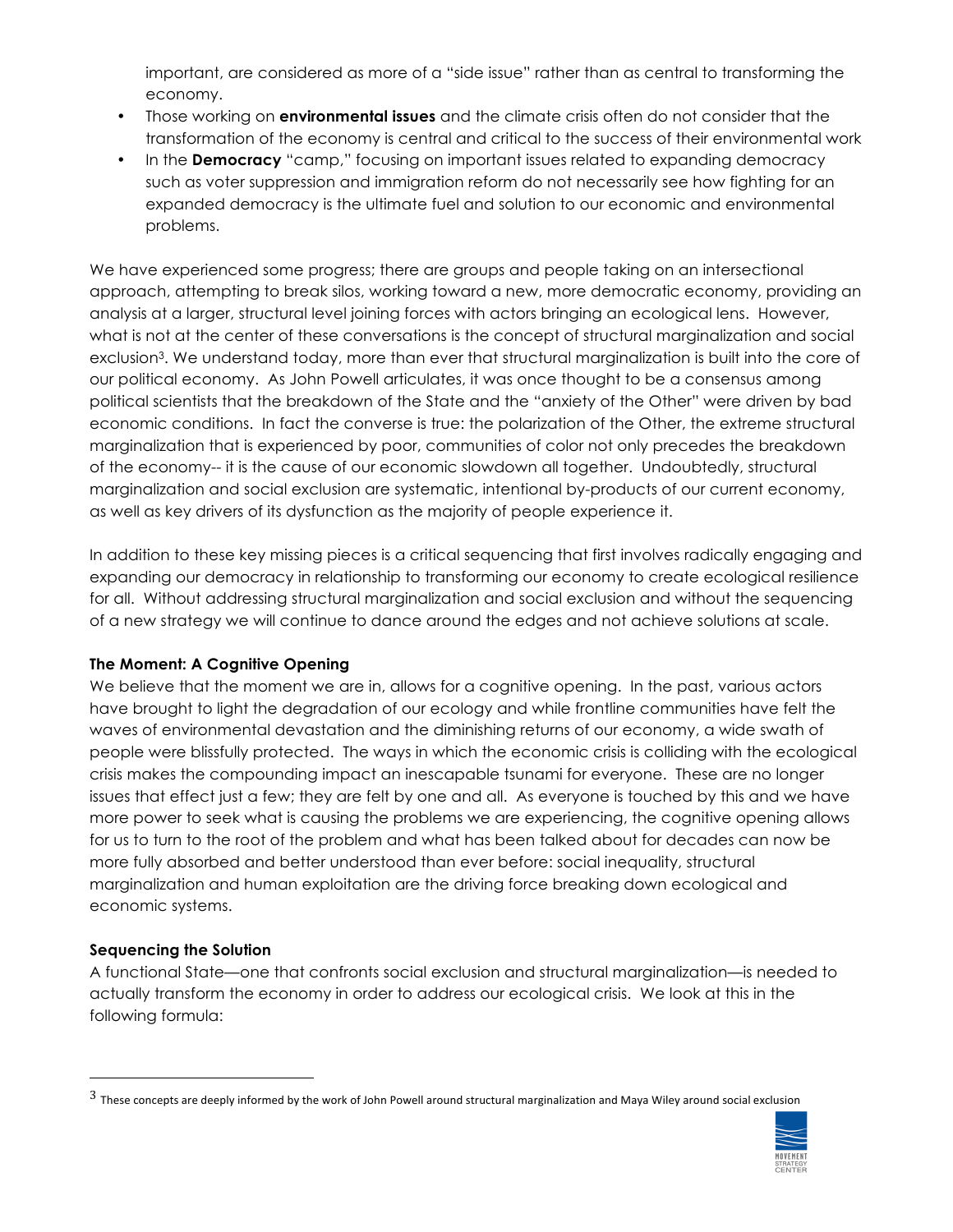

Let us understand this by looking at the end, or the subject, of the formula first. To truly create solutions to our ecological crisis, we need a transformed economy that does not deplete the environment and is in the hands of an expanded democracy, as opposed to an elite few.

Looking at the second variable of the formula, climate disruption is being generated by the ways our economy is consuming resources and energy. Current economic policies and practices reward financial profit over all else, driving unsustainable growth and an extractive approach that undermines community resilience. Therefore, a meaningful and material action on climate will require a significant shift in the economic paradigm such that our economy is transformed by and for the people.

In order to transform our economy however, we must first expand democracy, requiring broad community participation so that everyone, including and especially those historically excluded and marginalized, will have a real voice in what happens in our communities and in the country. By entrusting democracy to all people, we will be able to advance the financial, legal and policy environments that we need, currently dominated by corporations and those with concentrated wealth who continue to have an outsized influence on policy and our democracy, making it impossible to build resilient communities.

# $A + B = C$

A (or Expanding Democracy), is what makes B (or Transforming the Economy) possible. And the combination of an expanded democracy and a transformed economy, will serve as the critical foundation for creating climate resilience in our communities (or C).

To build power in order to Expand Democracy, some key "calls to action" include:

- Challenge structural racialization and social exclusion through advancing targeted universalism in social policy and practice
- Resource the engines of participation and democracy;
- Change the rules to increase community participation (money and politics);
- Re-design Public Systems: where we train and re-train public servants to maximize community engagement;
- Re-imagine/re-invent vehicles for participation and democracy.

Blending the themes of expanding democracy and transforming the economy are strategies that emphasize economic decentralization and localization, which shift economic power to local communities. Some specific calls to action around remaking the economy include: